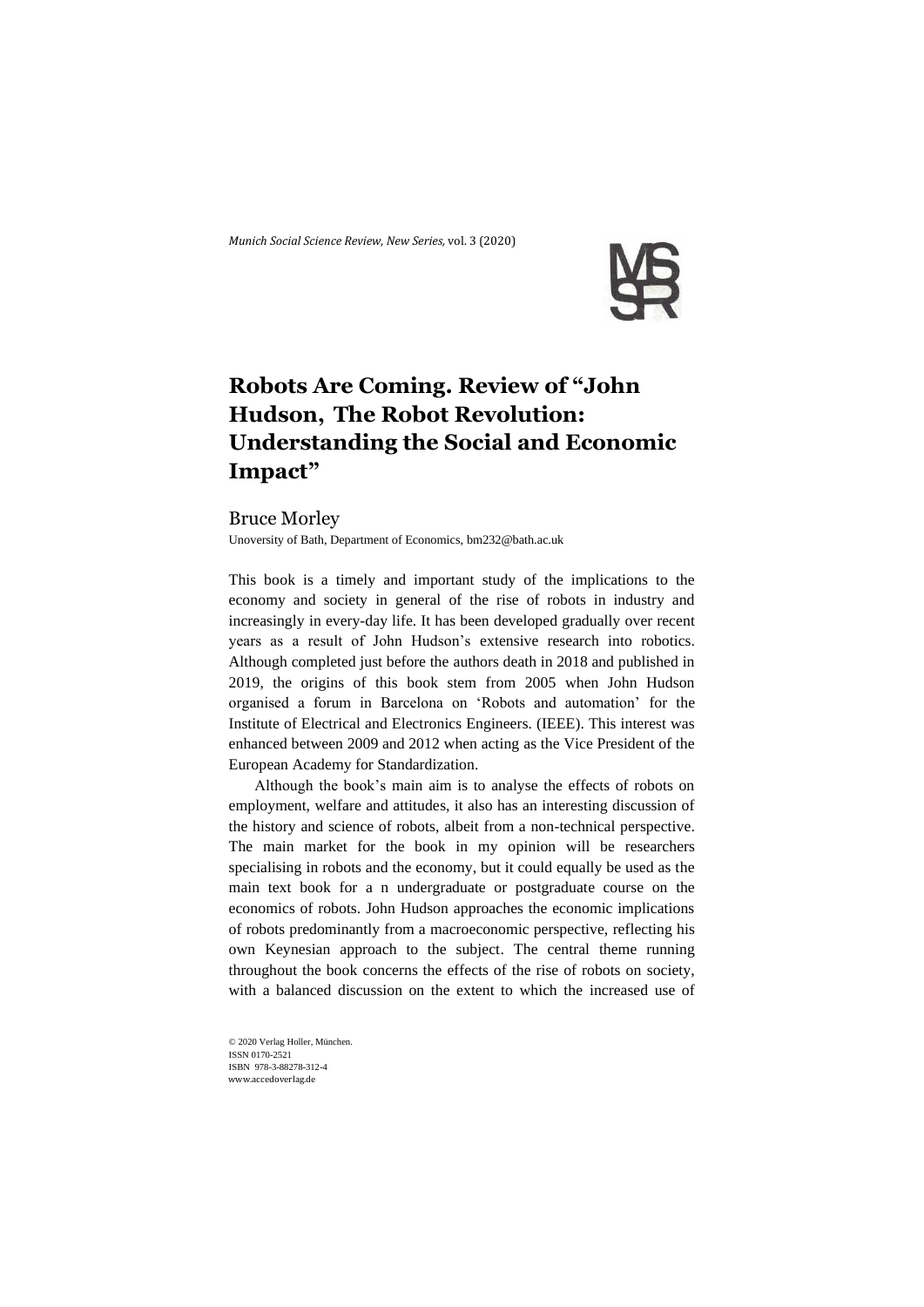robots offers opportunities and benefits in terms of wealth and productivity but also produces potential problems.

This book begins by analysing the origins of robots and ends with some analysis of the possible future effects they are likely to have. For instance the book explains the term robot originates form a play by Karel Capek called 'Rossum's Universal Robots', with the word coming from the Czech word 'robota' meaning 'serf labour'. This was in back in 1921, then by the 1950s Isaac Asimov came up with the three laws of robots, which can be summarised by; A robot may not injure a human being, a robot must obey an order given by a human and a robot must protect its own existence. Much of the current debate surrounding the ethics of robots still centres around these three laws.

The book is a balanced analysis in terms of a review of the previous literature on robots as well as original empirical analysis on robots and economic performance. The first empirically based chapter poses the question on whether robots affect unemployment and prosperity and in which direction? Using regional NUTS2 data available from Eurostat, the author uses a probit and ordered probit regression analysis with the numbers of robots in the region as the explanatory variable and finds that robotisation has reduced unemployment and increased prosperity. Regarding the marginal effects, for a 45-year old man in Ireland, with average education and skills, they would see that the probability of being unemployed would drop from 15% to 12.5%, as regional robotisation increased from 5 to 15%.

In subsequent chapters there is an extensive analysis of people's attitudes to working with robots and using robots in the home. Again, using the NUTS3 regional database and probit models the main results are that on balance people have a favourable attitude to robots. However, it depends on what they are used for. Overall the old, people from rural areas and the less educated tend to be more sceptical towards the rise of robotisation. Those in manual occupations also tend to oppose robots. The study finds there is a bi-modal distribution to attitudes, with people tending to be either very supportive or totally opposed to them. In addition the young tend on balance to be more comfortable with the rise in usage, which may be surprising as it is the young who will have first-hand experience of their increased use over coming years, whereas the older respondents are more likely to be retired before they experience them as competition in the work place. There is a further section which assesses attitudes across individual countries in the EU, in nearly all cases there is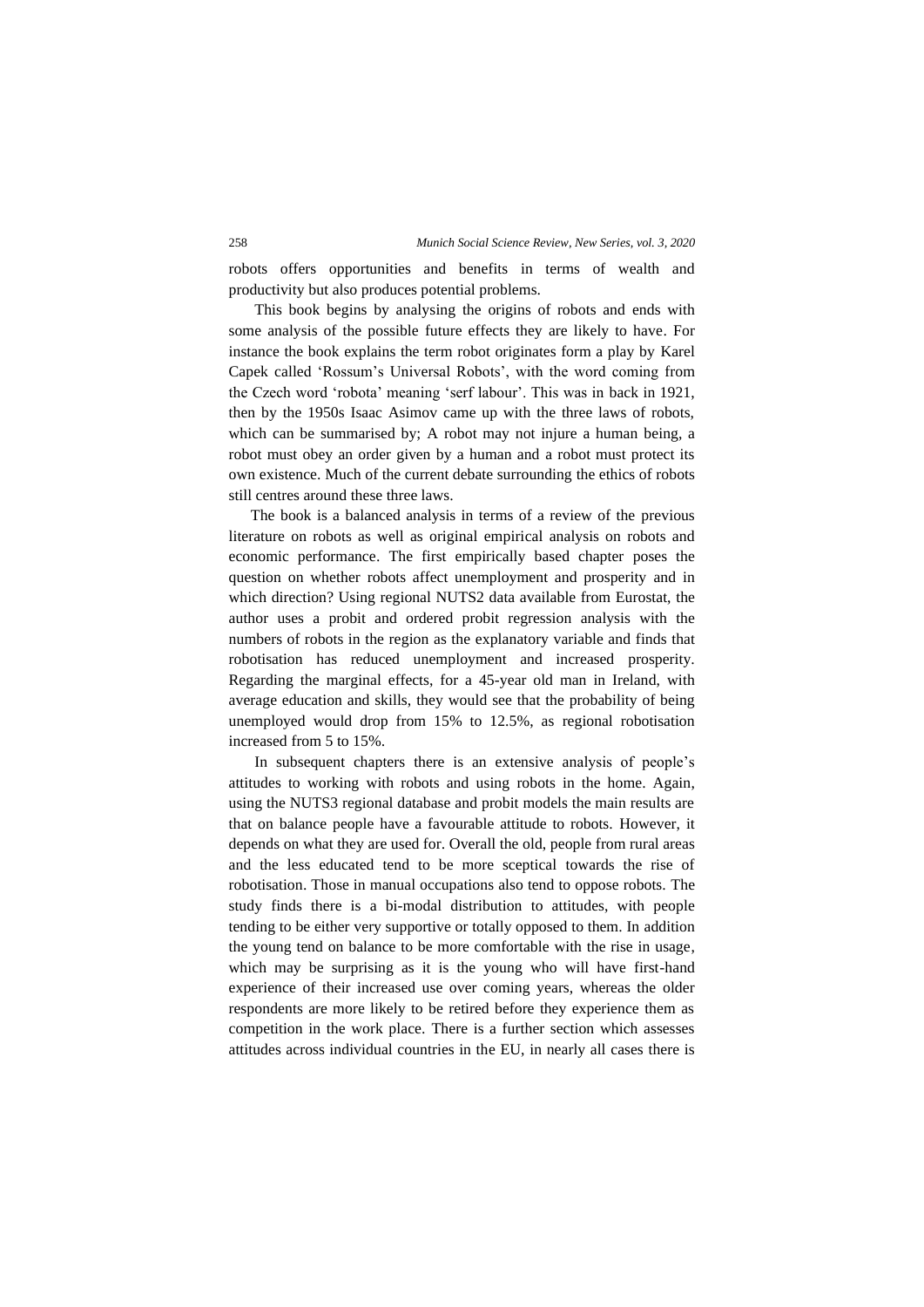## *B. Morley: Robots Are Coming* 259

evidence that opposition to robots increases with age, although this is less evident in Germany.

Overall this book deals in an informative way about some important topics that will affect us all in the near future. For instance it debates whether innovation is always beneficial. It comprehensively discusses and debates at length the two opposing viewpoints on robots from varying perspectives, including the welfare and equality within countries. At its most extreme this could lead to the robot owners becoming rich and powerful, whilst the rest become increasingly poor. How society reacts to this dilemma is an important theme.

Although I share the concerns that John Hudson has had with the rise in the use of robots, I am a bit more optimistic about their effects on employment and society. The more pessimistic viewpoint partially shared by the author concerns the consequences of robots replacing humans in the workforce, especially the low-skilled jobs, meaning that the low skilled workers are likely to be unemployed and poorer. As the book discusses this would require extensive intervention by the authorities to mitigate against the potential negative effects of this robot revolution.

However, one area that the rise in the use of robots could become important, is in increasing levels of productivity, something which is a serious concern in the UK among other developed countries. Another problem that many developed nations are currently facing is that of an ageing population, where the elderly require increasing levels of care. This is an area highlighted in the book as being an important application of robots, which could be developed to act as carers for the elderly and enable them to live more independently. As discussed in some of the case studies included in the book, previous industrial revolutions have proven to be less problematic than was initially thought to be the case. I believe this latest industrial revolution with robots will prove to be more beneficial than problematic.

John Hudson died in July 2018. This book reflects his experiences across many different disciplines, from political science to technological standardisation. He published his research across a variety of areas including bankruptcy, economic development, citation indexes, institutional trust and, latterly, robots. He published over 80 academic papers and a number of books and policy documents. This book represents his wide breadth of research interests and collaborations across the world, especially in Slovakia. I am very happy to recommend it to anyone with an interest in contemporary economics and society, it has been written in